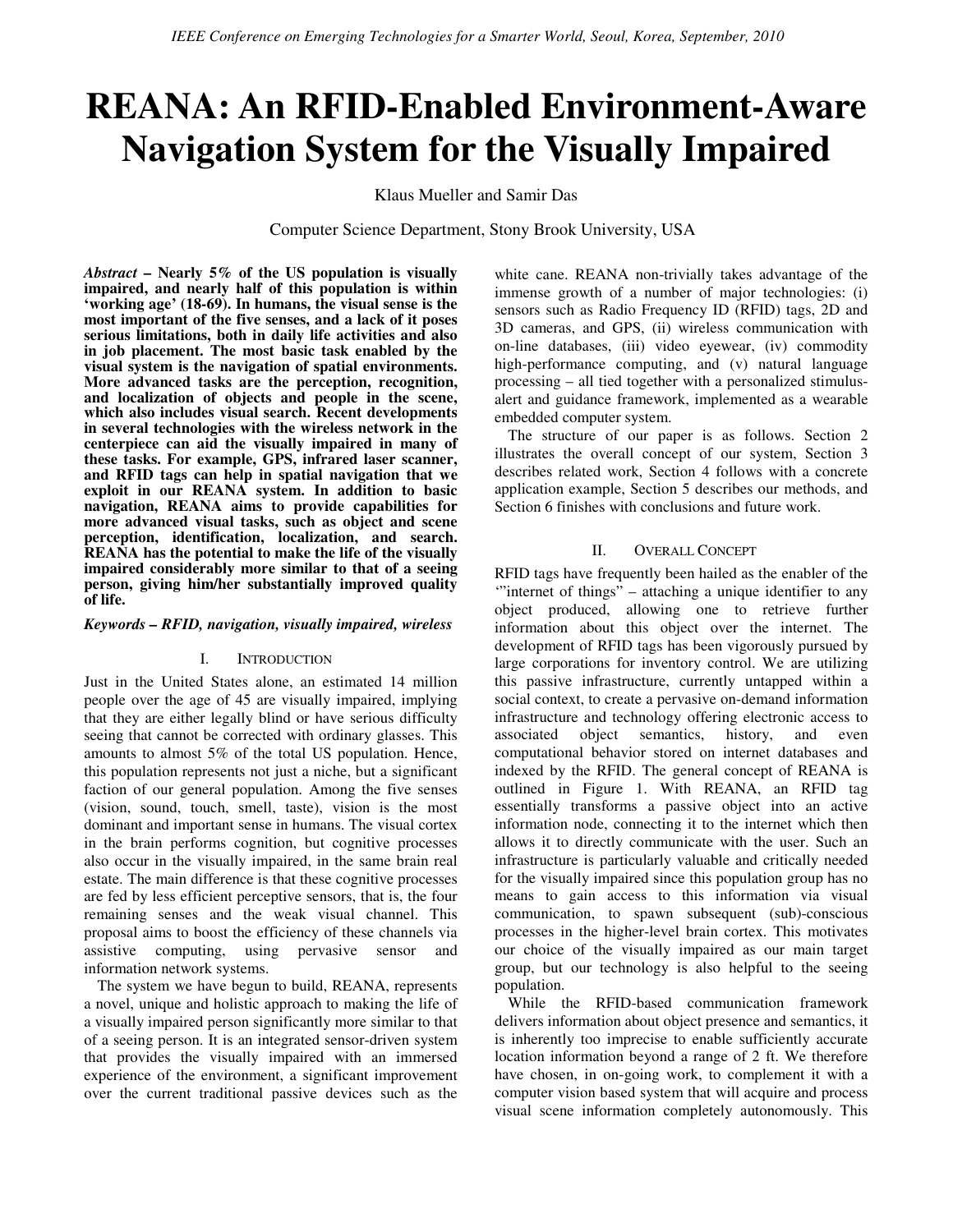

Figure 1: Using the object's RFID tag to "connect" the object to the internet, and in turn to the user, allowing the object to communicate with the user and back. In the case pictured here, the user may have been looking for a suit, dress shoes, and a toy for his little nephew's birthday. With instances of these objects of possible interest in reach, he may want to examine their features, history, user reviews, etc more closely. REANA establishes a 2-way information discourse, with the internet providing the communication medium. Given closer interest, the system would then guide the user to the object, using REANA's RFID-coupled computer vision system.

integration of RFID-based communication with computer vision creates a synergy in which each (wireless) modality complements the weakness of the other, creating a system in which the overall value is much greater than the sum of its parts. More concretely, while generalized object recognition via computer vision is prohibitively expensive, it is quite feasible with RFIDs. On the other hand, while precise known-object localization is infeasible with RFID technology, it is within the reach of computer vision based techniques, especially when accelerated on commodity graphics hardware chips (GPUs).

#### III. RELATED WORK

For years, visually impaired people have used canes and guide dogs to navigate the environment. While a variety of more advanced sensory devices, such as the SonicGuide [8] and the Laser Cane [1] have been developed over the years, these were eventually not successful as commercial products. On the other hand, computer-based products have become quite popular among the visually impaired. Apart from Blind-ready PCs, PDAs have also become available, mostly based on HPs iPAQ platform. HumanWare [9] (formerly VisuAide) markets the Maestro, which has a text-to-speech interface and a special tactile keyboard that sits on top of the iPAQ touch-screen. They also developed Victor, a digital audio book, while Sendoro Group [15] offers Trekker, a GPS-based orientation and navigation device. Freedom Scientific [6] offers the ScanTalker which scans the UPC code of a product label and reads its info to the user.

A variety of public services have also been conceived to aid the visually impaired in their daily activities. Some cities, at selected locations, have chirping sounds at traffic light mediated intersections to sonify (audio) the 'stop/go' visual signals, but much more frequent is the inexpensive braille labeling at public sites. A 'shared' technology are the audio-based tour guides often available at museums and tourist sites, which are also used by visually impaired persons and thus require no additional investment. Likewise, our proposed system is also to a large extent a shared technology, exploiting infrastructure and devices that already are or soon will be ubiquitously available.

## IV. APPLICATION EXAMPLE

Figure 2 illustrates the use and capabilities of system via a sufficiently complex example application scenario: helping a visually impaired person to navigate and experience a shopping mall (see caption for a detailed description). Note that the traditional cane or guide dog would still provide direct navigation support – the REANA system is meant only as an added utility, not as a replacement of the devices the visually impaired user has relied on for many years.

### V. METHODS

In our REANA system, a wearable RFID reader constantly scans the surrounding scene, detecting objects in the vicinity by their RFID tags. A wearable custom minicomputer then decodes the RFID code and retrieves, over wireless internet, the description of these objects. In the future, a wearable actuated camera will scan the environment for other environmental cues. Further, due to the potentially massive number of RFID-tags and information present in the scene, the computer first compares the delivered object descriptions with the current user preference parameters stored on the computer. Only in the case of a match, which can occur at many levels of refinement will the user be alerted. Should the user then decide to approach the object, the actuated 2D/3D camera system will aid him/her in localizing the object, and an audio- visual interface consisting of a lightweight video eyewear unit, LED display, and speech will provide the guidance for grasping it. Our system also logs all identified objects – environmental and merchandise – and build a map of the traversed environment to aid in a later navigation to the object, should interest in the arise.

## V.1 Dealing with the massive number of objects

Returning to our shopping mall stroll example, it is not unrealistic to assume that a (sighted) person would casually encounter 1,000s of objects (in a mall of 100,000 objects), of which 100s he would notice and remember, while a dozen he would eventually grasp. This requires (i) rapid object recognition (the encountering), (ii) information filtering based on personal interest (the noticing), (iii) localization and storage of these interesting objects (the remembering), and (iv) micro-navigation to a desired object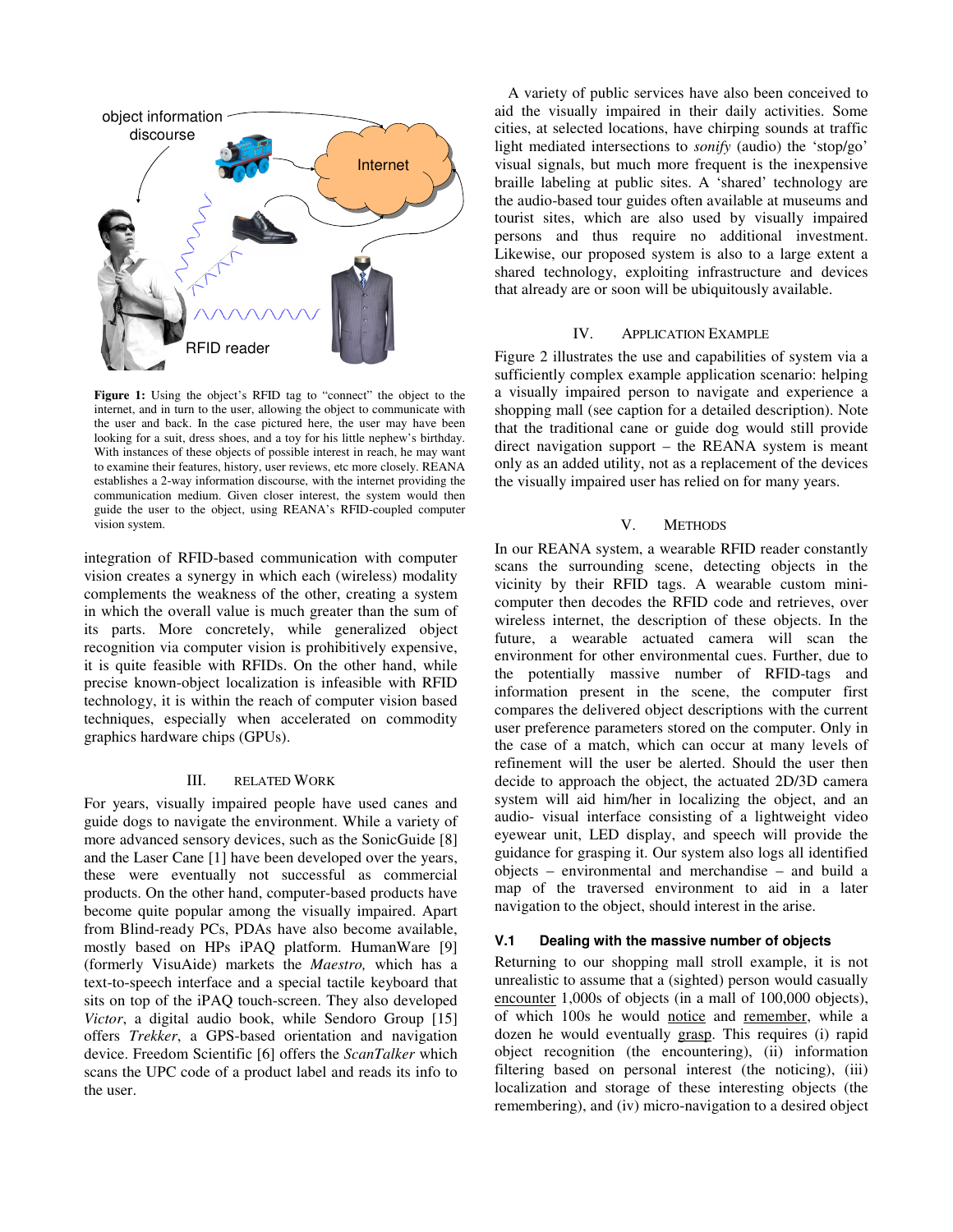

Figure 2: Shopping mall scenario: The visually impaired person is casually strolling along his usual guide dog or using a cane (both are shown here but in practice only one or the other is used). He has a backpack (with computer, RFID reader, compass, and GPS inside), actuated shoulderworn 2D / 3D camera, navigation eye-wear, and a headset, consisting of an earphone and a microphone.

(Left): Initiated by our system, the RFID reader reads all the RFID tags in the vicinity and also takes images of the scene around (in the figure, these objects are drawn at full intensity). Descriptive information about these objects is retrieved from on-line databases and logged in the system, along with their spatial location. An environment-map is also being built, using the GPS and RFID information.

(Right Top): Only certain objects (drawn at full intensity) match the user's preference profile. The system generates alerts for these objects, and upon request, guides the user to the desired object.

(Right Bottom): The user instead wishes to take a rest, and thus, changes the user-preference to "rest." The system guides the user to the near-by bench, using the environment-map built.

(the grasping). People with normal vision easily master these tasks. We now describe how REANA will assist a visually impaired person to accomplish them as well.

It is tempting to model the visually impaired person simply as a robot and then use the standard set of techniques from robot localization and navigation [16] to achieve these goals, however, the problem here is conceptually very different. First, while robots can be measured and controlled very precisely, the kinematics and geometry of humans are hard to assess and even more difficult to instruct. Second, our aim is to facilitate a semantic recognition of the scene, and not just the detection and recognition of strong landmark features based on lowlevel saliency measures.

On the other hand, for the recognition task above, if one were to apply a standard computer vision based technique to substitute for the lack of good vision, one would use an indexed database of objects each encoded as a set of lowlevel features, and then try to match those with equivalent features extracted from the scene. An large number of recognition methods, using SIFT [10] feature encoding and others, have been described (and many are quite robust and accurate [2][12]). But the abundance of scene objects will make the use of standard computer vision impractical. We therefore resorted to RFIDs to manage this task. The following section details our approach.

### V.2 System description

As mentioned in the introduction, we propose to use information derived from RFID tags to quickly recognize nearby objects and retrieve semantic information about them from internet databases and general websites using standard wireless communication. Herein it is assumed that all consumer products are tagged in such a way. Facilities, such as benches, might also be tagged and identified in this manner. The 2D/3D camera system will be used to guide and supplement this process. While the recognition is aimed to be exact, the localization of the objects at this stage will be approximate. A second stage, based on the imaging system, will make this approximate localization exact. Finally, a third stage, using both the camera system and the audio-visual feedback system, will then micronavigate the user to the object for grasping.

RFID-Based Recognition: An RFID tag returns a 96-bit EPC (Electronic Product Code) unique for each instance of a product, which is then routed by an ONS (Object Name Service) to an online EPC-IS (Information Service) database to retrieve, over a WI-FI or cellular connection, specific information on the RFID-tagged object [3][4]. We will assume that these online databases will store, for any EPC code, a vendor's standard object descriptions, such as dimensions, category, and one or more images in a public area (a secured area will hold more proprietary